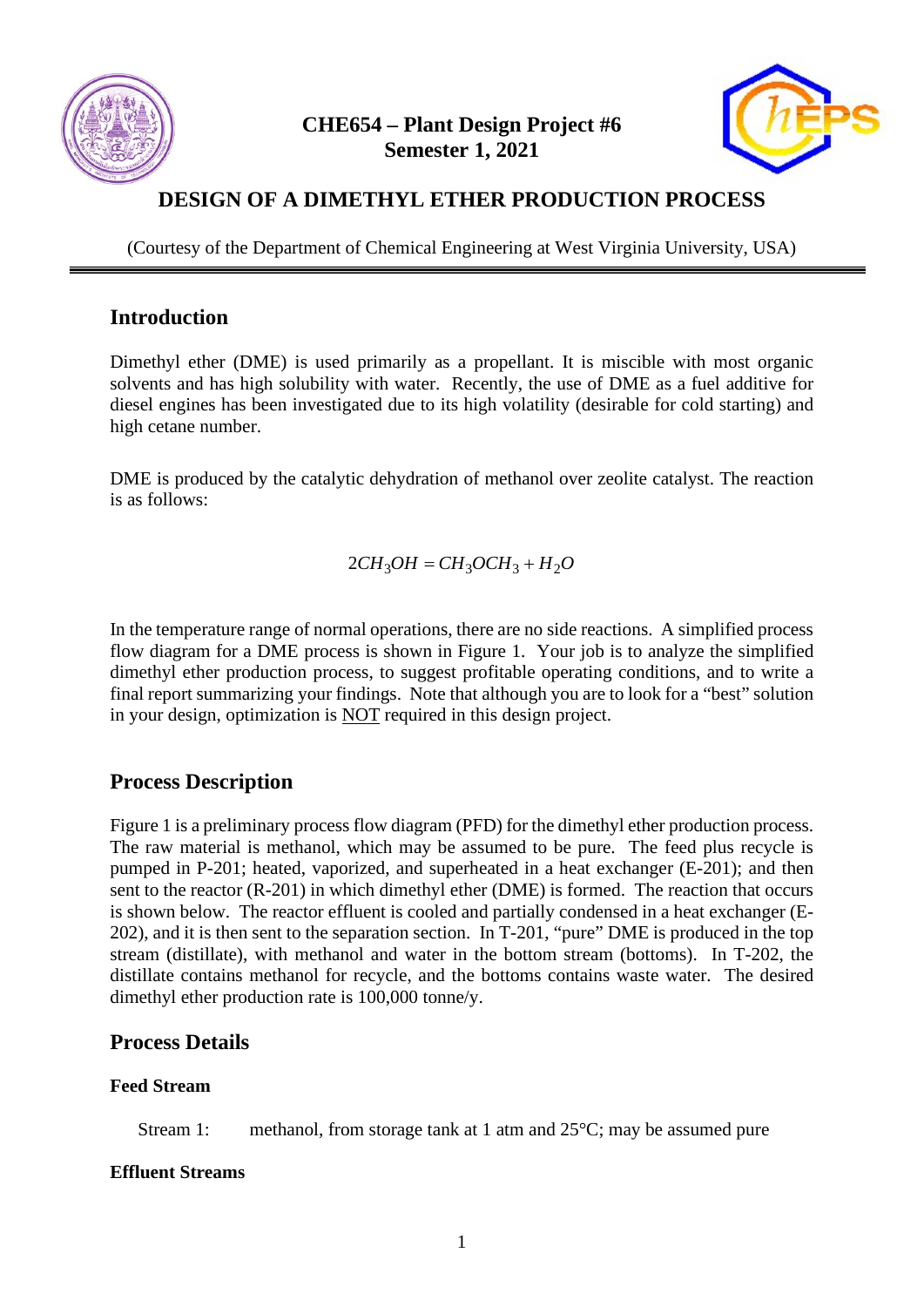- Stream 7: dimethyl ether product, required 100,000 tonne/y; must be 95.5 wt% pure
- Stream 10: waste water stream, may be assumed pure in material balance calculations, is not pure, so there is a cost for its treatment

#### **Equipment**

Pump (P-201)

The pump increases the pressure of the feed plus recycle to a minimum of 15 bar.

Heat Exchanger (E-201):

This unit heats, vaporizes, and superheats the feed to 250°C at 15 bar. The source of energy for heating must be above 250°C.

Reactor (R-201):

The following reaction occurs:

$$
2CH_3COOH \longrightarrow CH_3OCH_3 + H_2O
$$
  
method  
imethylether (1)

The reaction is equilibrium limited. The conversion is 80% of the equilibrium conversion at the pressure and exit temperature of the reactor. Based on the catalyst and reaction kinetics, the reactor must operate at a minimum of 15 bar. The reactor operates adiabatically, and, since the reaction is exothermic, the reactor effluent temperature will be above 250°C. If you choose, you may run the reactor isothermally, in which case you need a medium to remove the heat generated, and that medium must always be at a lower temperature than that of the reactor.

The equilibrium expression for the reaction in Eq. (1) is

$$
\ln K = -2.205 + \frac{2708.6317}{T}
$$
 (2)

where the temperature is in Kelvin.

Heat Exchanger (E-202):

This unit cools and partially condenses the reactor effluent. The valve before this heat exchanger reduces the pressure. This exit pressure may be at any pressure below the reactor pressure, but must be identical to the pressure at which T-201 operates.

Distillation Column (T-201):

This distillation column separates DME from methanol and water. The temperature of the distillate is the temperature at which DME condenses at the chosen column pressure.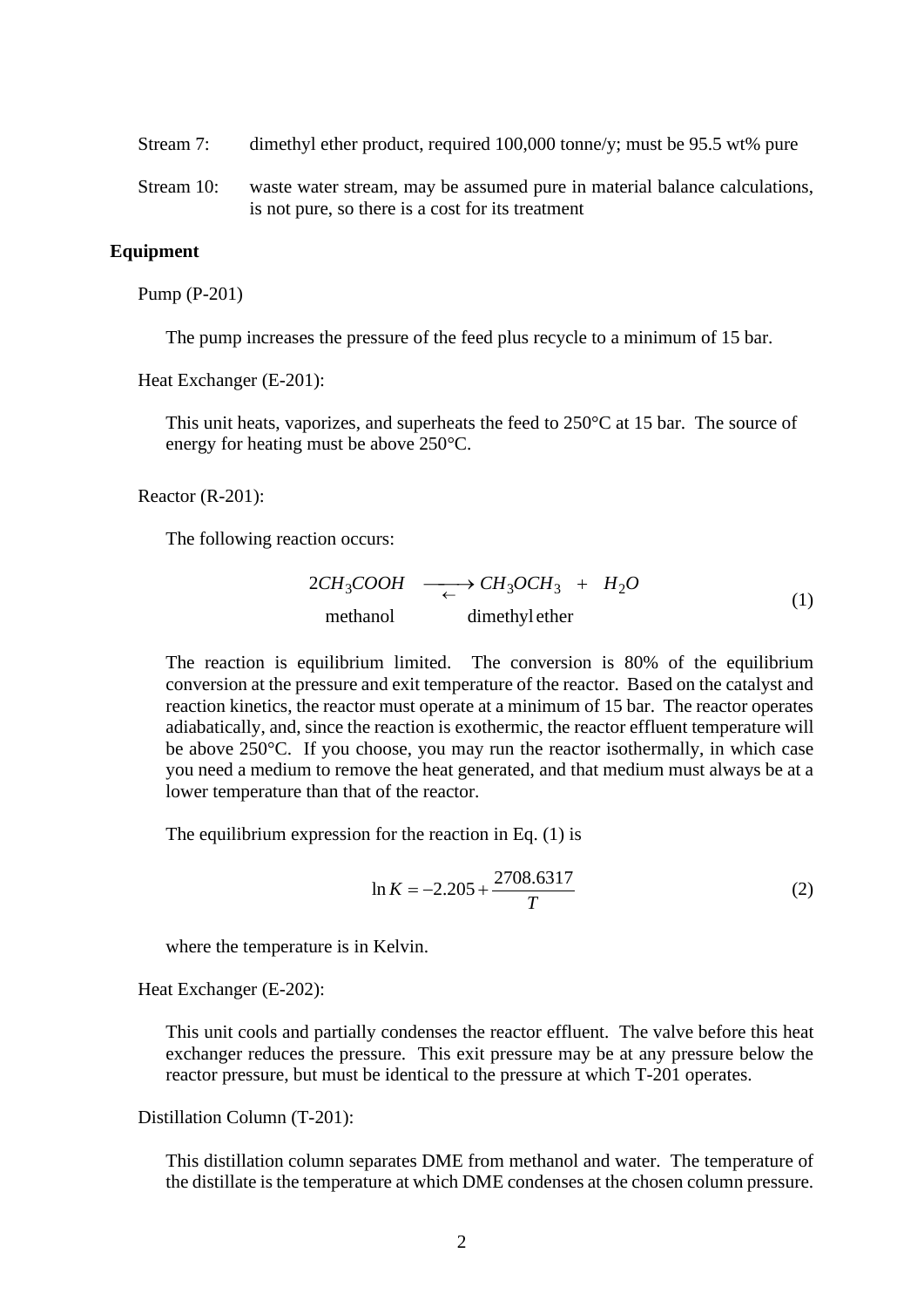Heat Exchanger (E-203):

In this heat exchanger, the contents of the top of T-201 are condensed from saturated vapor to saturated liquid at the column pressure at a rate three times the flow of Stream 7. One-third of the condensate becomes Stream 7 and the remainder is returned to the column. The cost is for the amount of cooling medium needed to remove the necessary energy. The cooling medium must always be at a lower temperature than the stream being condensed.

Heat Exchanger (E-204):

In this heat exchanger, you may assume that one-half of the flow of Stream 8 is vaporized from saturated liquid to saturated vapor at the column pressure and is returned to the column. The temperature of the stream being vaporized is the bubble point temperature of the methanol-water mixture at the column pressure. The cost is for the amount of steam needed to supply the necessary heat. The steam temperature must be above the temperature of the vaporizing stream.

Distillation Column (T-202):

This distillation column separates methanol for recycle from water. Since we know the separation between methanol and water cannot be perfect in practice, the water stream is actually a waste water stream, and there is a cost for its treatment. The temperature of the distillate is the temperature at which methanol condenses at the chosen column pressure. The valve before T-202 is optional. It is needed if the pressure of T-202 is chosen to be lower than that of T-201. If the pressures are the same, the valve can be eliminated. If you desire a higher pressure in T-202, you must add a pump in place of the valve.

Heat Exchanger (E-205):

In this heat exchanger, the contents of the top of T-202 (pure methanol) are condensed from saturated vapor to saturated liquid at the column pressure at a rate three times the flow of Stream 9. One-third of the condensate becomes Stream 9 and the remainder is returned to the column. The cost is for the amount of cooling medium needed to remove the necessary energy. The cooling medium must always be at a lower temperature than the stream being condensed.

Heat Exchanger (E-206):

In this heat exchanger, you may assume that one-half of the flow of Stream 10 is vaporized from saturated liquid to saturated vapor at the column pressure and is returned to the column. The temperature of the stream being vaporized is the boiling point of water at the column pressure. The cost is for the amount of steam needed to supply the necessary heat. The steam temperature must be above the temperature of the vaporizing stream.

Other Equipment: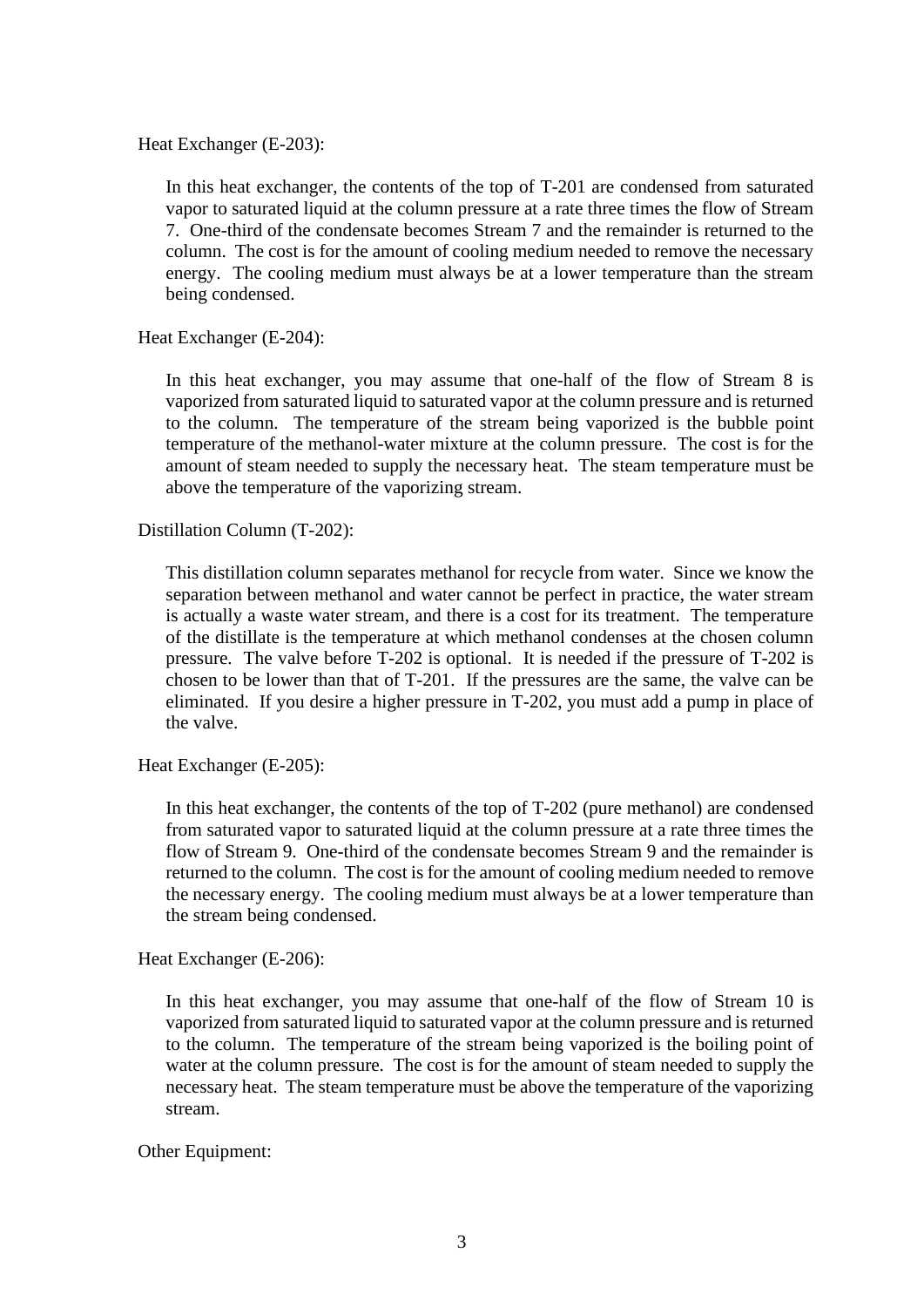For two or more streams to mix, they must be at identical pressures. Pressure reduction may be accomplished by adding a valve. All of these valves are not necessarily shown on the attached flowsheet, and it may be assumed that additional valves can be added as needed at no cost. Flow occurs from higher pressure to lower pressure. Pumps increase the pressure of liquid streams, and compressors increase the pressure of gas streams.

#### **Design of Heat Exchangers, E-201 and E-202**

A detailed design of E-201 and E-202 is required for base-case conditions. It should be assumed that cooling water and other utilities are available at the conditions specified in the Appendix of this problem statement. For this heat exchanger design, the following information should be provided:

- Diameter of shell
- Number of tube and shell passes
- Number of tubes per pass
- Tube pitch and arrangement (triangular/square/..)
- Number of shell-side baffles, if any, and their arrangement (spacing, pitch, type)
- Diameter, tube-wall thickness, shell-wall thickness, and length of tubes
- Calculation of both shell- and tube-side film heat transfer coefficients
- Calculation of overall heat transfer coefficient (you may assume that there is no fouling on either side of the exchanger)
- Heat transfer area of the exchanger
- Shell-side and tube-side pressure drops (calculated, not estimated)
- Materials of construction
- Approximate cost of the exchanger

A detailed sketch of the two exchangers should be included along with a set of comprehensive calculations in an appendix for the design of the heat exchangers. You should use ASPEN Exchanger Design & Rating (EDR) in the ASPEN Plus simulator to carry out the detailed design.

# **Economic Analysis**

When evaluating alternative cases, you should carry out an economic evaluation and profitability analysis based on a number of economic criteria such as payback period, internal rate of return, and cash flow analysis. In addition, the following objective function should be used. It is the equivalent annual operating cost (EAOC), and is defined as

 $E A O C = -$  (product value – feed cost – other operating costs – capital cost annuity)

A negative EAOC means there is a profit. It is desirable to minimize the EAOC; i.e., a large negative EAOC is very desirable, although you are **not** being asked to carry out optimization.

The cost for dimethyl ether is \$0.43/lb. The cost for methanol is \$0.60/gal.

Other operating costs are utilities, such as steam, cooling water, natural gas, and electricity.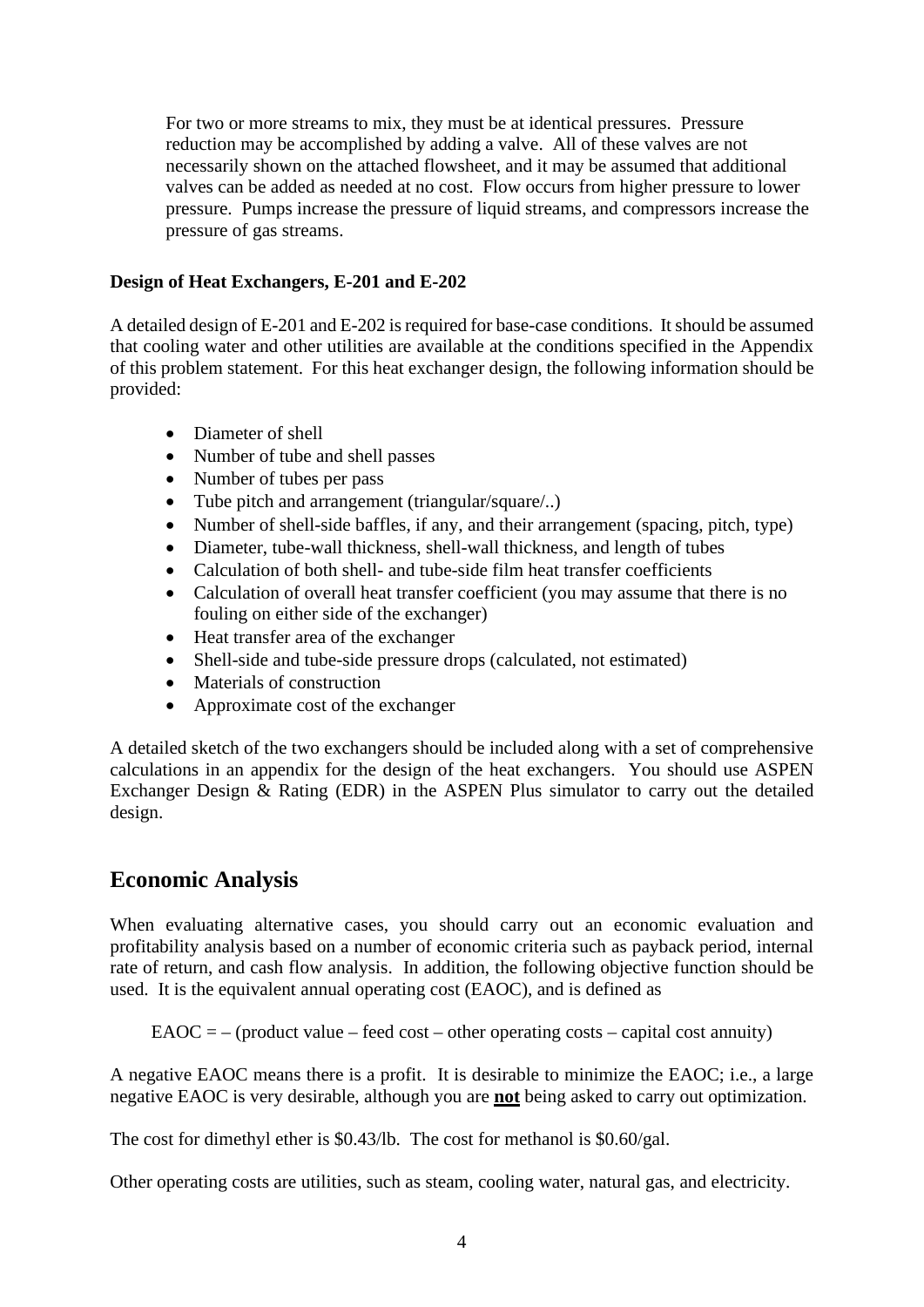The capital cost annuity is an *annual* cost (like a car payment) associated with the *one-time*, fixed cost of plant construction. The capital cost annuity is defined as follows:

*capital cost annuity* = 
$$
FCI \frac{i(1+i)^n}{(1+i)^n - 1}
$$

where *FCI* is the installed cost of all equipment; *i* is the interest rate,  $i = 0.15$ ; and *n* is the plant life for accounting purposes,  $n = 10$ .

For detailed sizing, costing, and economic evaluation including profitability analysis, you may use the Aspen Process Economic Analyzer (formerly Aspen Icarus Process Evaluator) in Aspen Plus Version 8. However, it is also a good idea to independently verify the final numbers based on other sources such as cost data given below.

#### **Other Information**

You should assume that a year equals 8,000 hours. This is about 330 days, which allows for periodic shut-down and maintenance.

#### **Final Comments**

As with any open-ended problem; i.e., a problem with no single correct answer, the problem statement above is deliberately vague. You may need to fill in some missing data by doing a literature search, Internets search, or making assumptions. The possibility exists that as you work on this problem, your questions will require revisions and/or clarifications of the problem statement. You should be aware that these revisions/clarifications may be forthcoming.

Moreover, in some areas (e.g. sizing/costing) you are given more data and information than what is needed. You must exercise engineering judgment and decide what data to use. Also you should also seek additional data from the literature or Internet to verify some of the data, e.g. the prices of products and raw materials.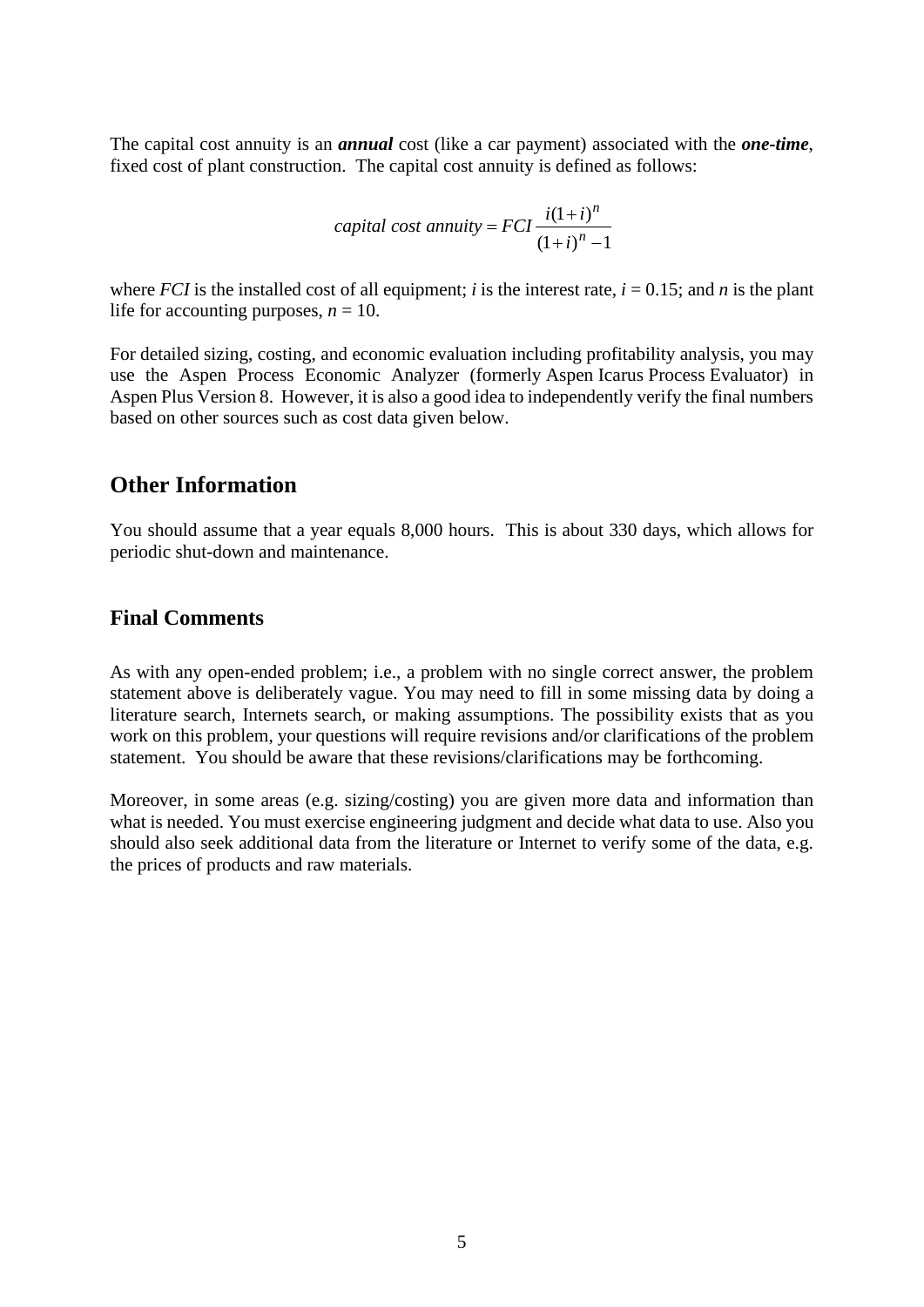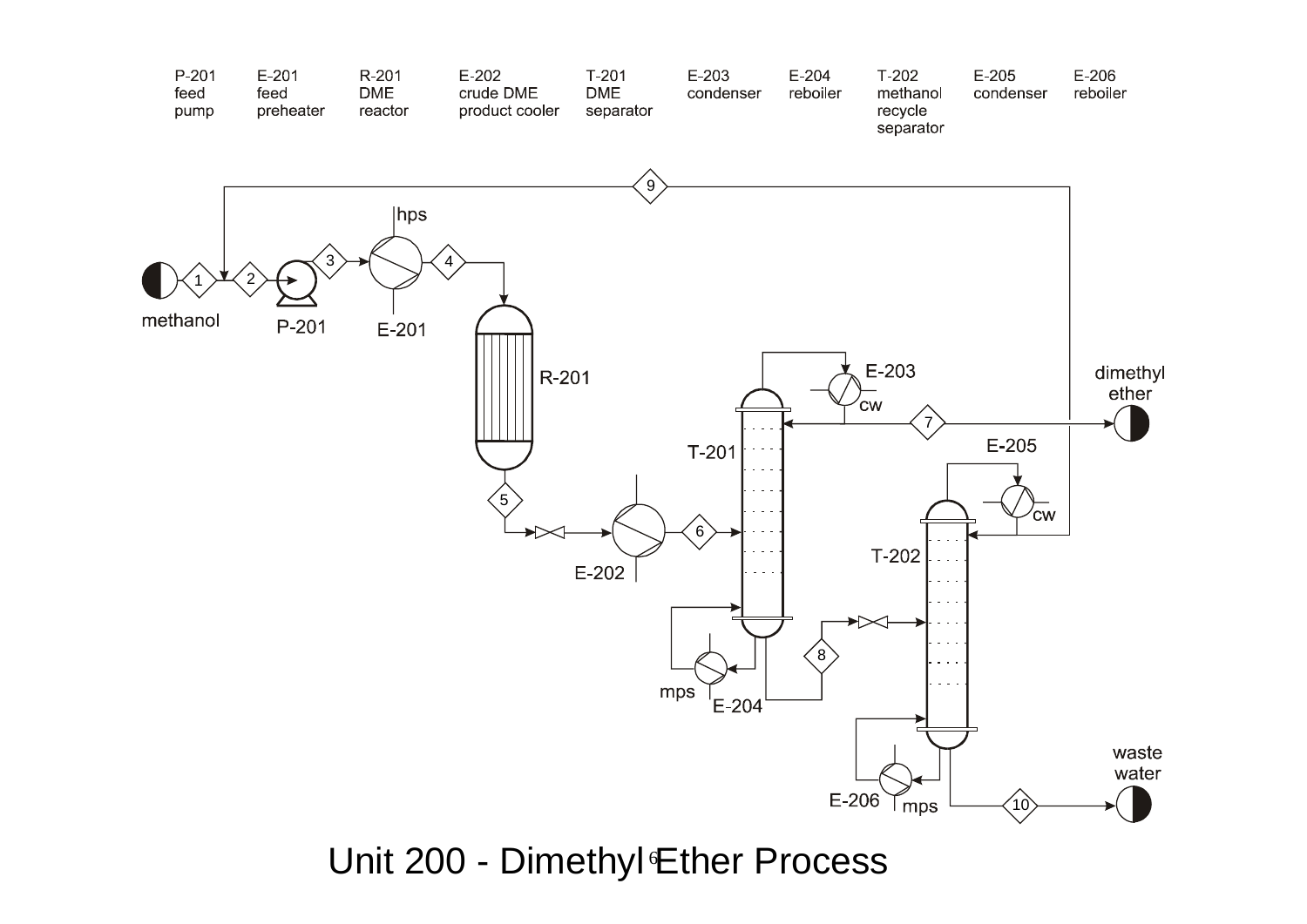### **Cost Data**

# **Equipment Costs (Purchased)**

| Pumps               | \$630 (power, $kW$ ) <sup>0.4</sup>                                                                                                                                                                                                |
|---------------------|------------------------------------------------------------------------------------------------------------------------------------------------------------------------------------------------------------------------------------|
|                     | Heat Exchangers $$1030$ (area, m <sup>2</sup> ) <sup>0.6</sup>                                                                                                                                                                     |
| Compressors         | \$770 (power, kW) <sup>0.96</sup> + 400 (power, kW) <sup>0.6</sup>                                                                                                                                                                 |
| Turbine             | \$2.18 $\times$ 10 <sup>5</sup> (power output, MW) <sup>0.6</sup><br>assume 65% efficiency                                                                                                                                         |
| <b>Fired Heater</b> | \$635 (duty, kW)0.8<br>assume 80% thermal efficiency<br>assume can be designed to use any organic compound as a fuel                                                                                                               |
| Vessels             | $[1.67(0.959 + 0.041P - 8.3 \times 10^{-6}P^2)] \times 10^{-7}$<br>$z = (3.17 + 0.2D + 0.5 \log_{10}L + 0.21 \log_{10}L^2)$<br>$D =$ diameter, m 0.3 m < $D$ < 4.0 m<br>$L =$ height, m $L/D < 20$<br>$P =$ absolute pressure, bar |
| Catalyst            | \$2.25/kg                                                                                                                                                                                                                          |
| Packed Tower        | Cost as vessel plus cost of packing                                                                                                                                                                                                |
| Packing             | $$(-110 + 675D + 338D^2)H^{0.97}$<br>$D$ = vessel diameter, m; $H$ = vessel height, m                                                                                                                                              |
| <b>Tray Tower</b>   | Cost as vessel plus cost of trays                                                                                                                                                                                                  |
| <b>Trays</b>        | $$(187 + 20D + 61.5D^2)$<br>$D =$ vessel diameter, m                                                                                                                                                                               |
| <b>Storage Tank</b> | $$1000V^{0.6}$<br>$V =$ volume, m <sup>3</sup>                                                                                                                                                                                     |

It may be assumed that pipes and valves are included in the equipment cost factors. Location of key valves should be specified on the PFD.

#### **Raw Materials**

| <b>Products</b>    |                              |
|--------------------|------------------------------|
| pure alcohols      | see Chemical Market Reporter |
| mixed alcohol feed | \$0.70/gal                   |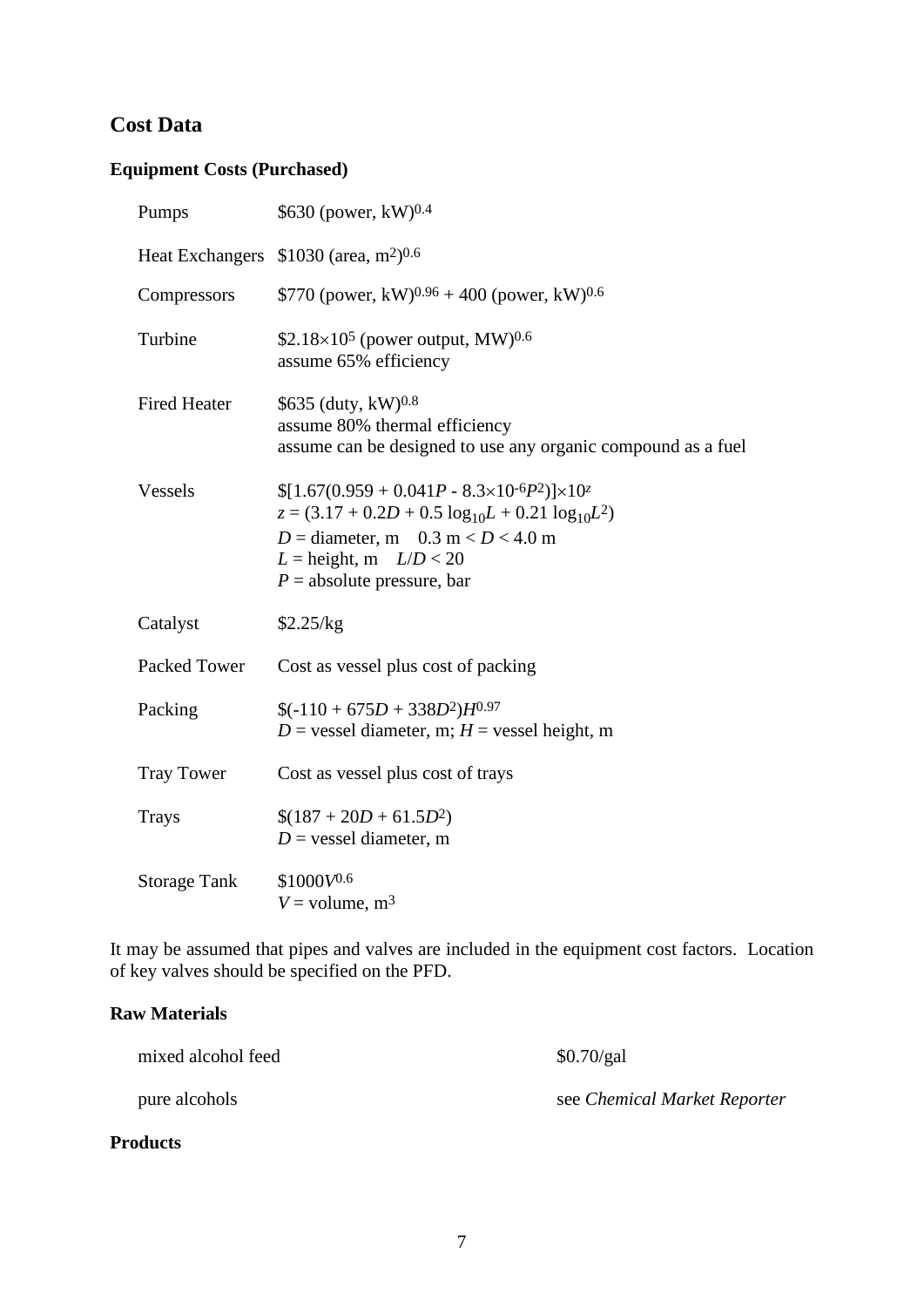dimethyl ether \$1.00/kg

diethyl ether see *Chemical Market Reporter*

# **Utility Costs**

| Low Pressure Steam (618 kPa saturated)                                                                                                                            | \$6.62/1000 kg                 |
|-------------------------------------------------------------------------------------------------------------------------------------------------------------------|--------------------------------|
| Medium Pressure Steam (1135 kPa saturated)                                                                                                                        | \$7.31/1000 kg                 |
| High Pressure Steam (4237 kPa saturated)                                                                                                                          | \$8.65/1000 kg                 |
| Natural Gas $(446 \text{ kPa}, 25^{\circ}\text{C})$                                                                                                               | \$3.00/GJ                      |
| <b>Fuel Gas Credit</b><br>use this price for fuel gas credit                                                                                                      | \$2.50/GJ                      |
| Electricity                                                                                                                                                       | \$0.06/kW h                    |
| Boiler Feed Water (at 549 kPa, 90°C)                                                                                                                              | $$2.54/1000$ kg                |
| Cooling Water<br>available at 516 kPa and 30°C<br>return pressure $\geq$ 308 kPa<br>return temperature is no more than $15^{\circ}$ C above the inlet temperature | \$0.16/GJ                      |
| <b>Refrigerated Water</b><br>available at 516 kPa and 10°C<br>return pressure $\geq$ 308 kPa<br>return temperature is no higher than 20°C                         | \$20/GJ                        |
| <b>Deionized Water</b><br>available at 5 bar and 30°C                                                                                                             | $$1.00/1000$ kg                |
| <b>Waste Treatment of Off-Gas</b>                                                                                                                                 | incinerated - take fuel credit |
| Refrigeration                                                                                                                                                     | \$60/GJ                        |
| <b>Wastewater Treatment</b>                                                                                                                                       | $$50/1000 \text{ m}^3$         |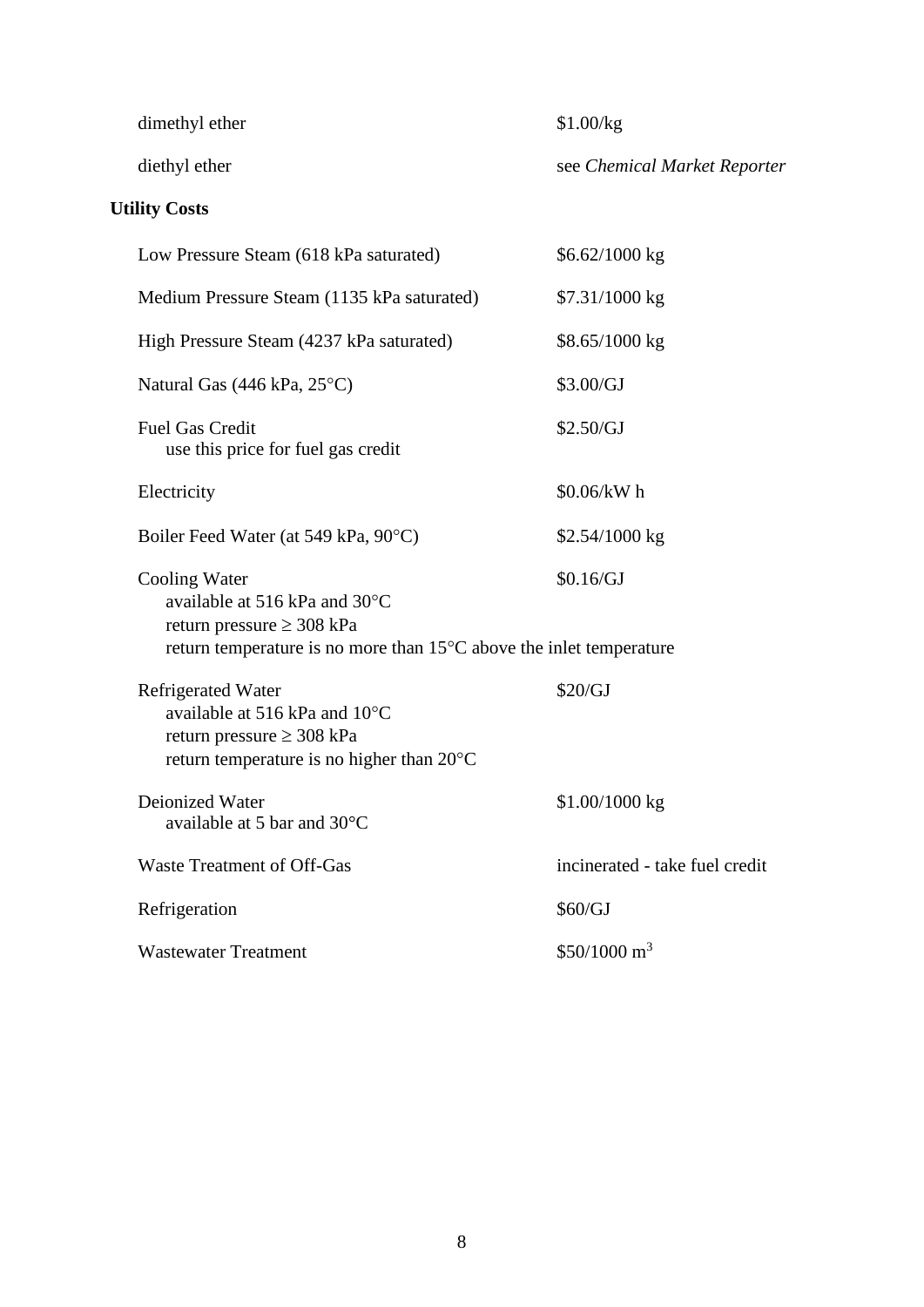### **Equipment Cost Factors**

Total Installed Cost = Purchased Cost  $(4 + material factor (MF) + pressure factor (PF))$ 

| Pressure     | $< 10$ atm, PF = 0.0    |
|--------------|-------------------------|
| (absolute)   | 10 - 20 atm, $PF = 0.6$ |
|              | 20 - 40 atm, $PF = 3.0$ |
|              | 40 - 50 atm, $PR = 5.0$ |
|              | 50 - 100 atm, $PF = 10$ |
| Carbon Steel | $MF = 0.0$              |

Stainless Steel  $MF = 4.0$ 

does not apply to turbines, compressors, vessels, packing, trays, or catalyst, since their cost equations include pressure effects

### **Heat Exchangers**

For heat exchangers, use the following approximations for heat-transfer coefficients to allow you to determine the heat transfer area:

| situation          | $h$ (W/m <sup>2o</sup> C) |
|--------------------|---------------------------|
| condensing steam   | 6000                      |
| condensing organic | 1000                      |
| boiling water      | 7500                      |
| boiling organic    | 1000                      |
| flowing liquid     | 600                       |
| flowing gas        | 60                        |